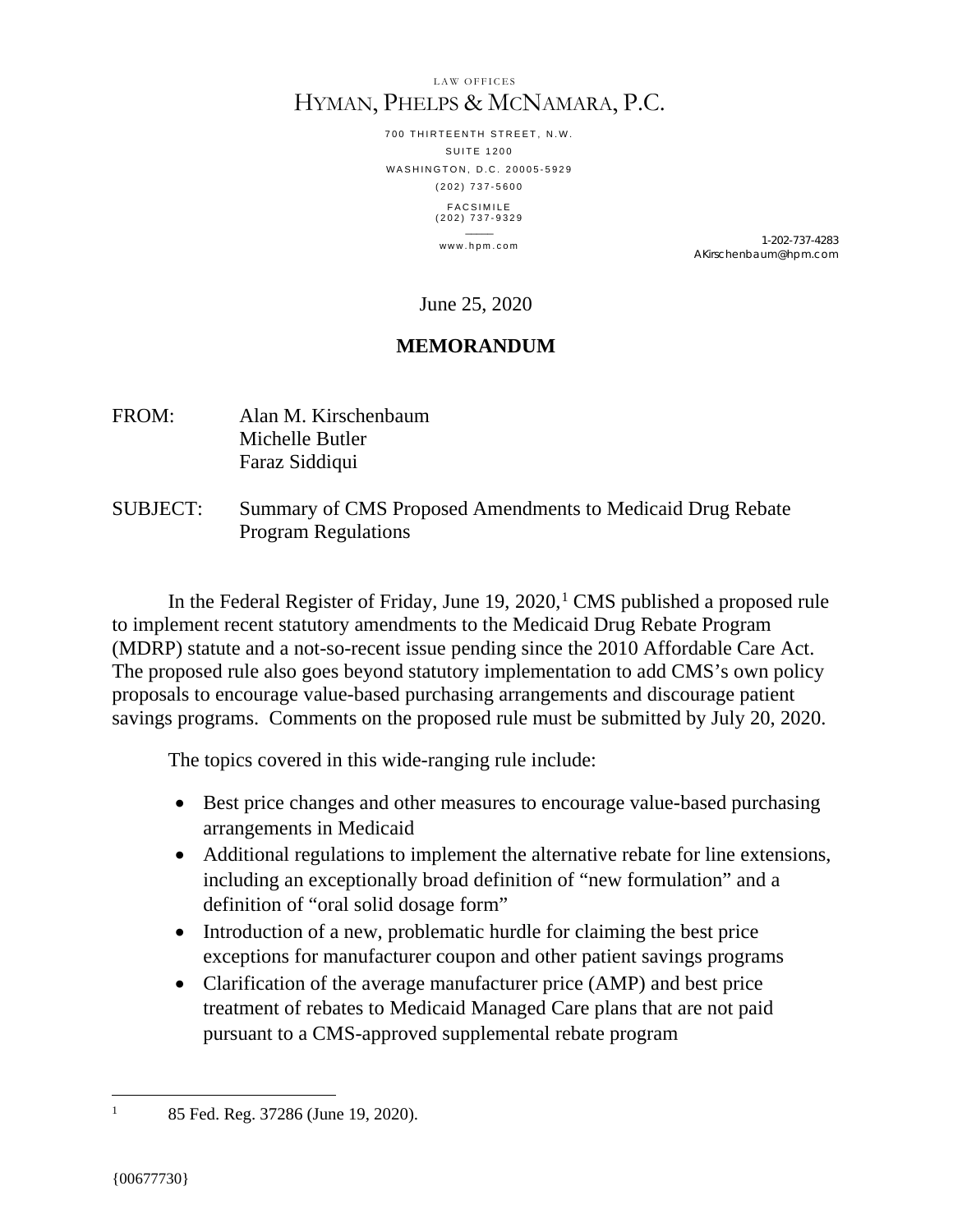> • Implementation of statutory amendments to exclude sales of authorized generics from the brand AMP, redefine single source and innovator multiple source drugs to remove references to "original NDAs," and redefine multiple source drugs to include OTC drugs that are covered outpatient drugs.

The above topics are addressed in more detail below. Note that the focus of this summary is on provisions of the proposed rule that directly affect drug manufacturer price reporting under the MDRP. The proposed regulation also includes requirements for state Medicaid programs relating to opioid drug utilization review, drug utilization data reports to CMS, and payment of claims, but these provisions are outside of our scope here.

# I. VALUE BASED PURCHASING ARRANGEMENTS

CMS proposes to revise the best price regulation to remove impediments to valuebased purchasing (VBP) arrangements in Medicaid. The proposed definition of VBP is "an arrangement or agreement intended to align pricing and/or payments to an observed or expected therapeutic or clinical value in a population (that is, outcomes relative to  $costs) \ldots$ ."<sup>[2](#page-1-0)</sup> Two examples provided in the proposed rule are evidence-based measures, which substantially link cost to existing evidence of effectiveness and value for a specific use, and outcomes-based measures, which substantially link a drug's cost to its actual performance or a reduction in medical expenses. An example of an evidence-based measure might be a multi-indication pricing arrangement with a payor to provide one price for a use of the drug that is supported by evidence of superior safety or effectiveness compared with other therapeutic alternatives, and a lower price for another indication for which the drug is one of several equally effective therapies. An example of an outcomes-based measure might be a refund on a drug if a patient does not achieve a specified clinical endpoint (e.g., blood pressure reduced to a specified level).

Manufacturers have long complained that best price restrictions discourage them from offering creative VBP discounts to commercial payors and Medicaid Managed Care Plans, both of which could affect best price. For example, in the outcomes based VBP arrangement described above, the refund of the drug for even one patient would arguably establish a best price of zero, increasing the unit rebate amount (URA) to an amount equal to the average price paid to the manufacturer by retail community pharmacies and wholesalers. The proposed rule offers two solutions to this best price dilemma.

First, CMS proposes to give its imprimatur to a methodology that some manufacturers have already adopted on their own: treating a VBP arrangement as a

<span id="page-1-0"></span><sup>2</sup> Proposed 42 C.F.R. § 447.502.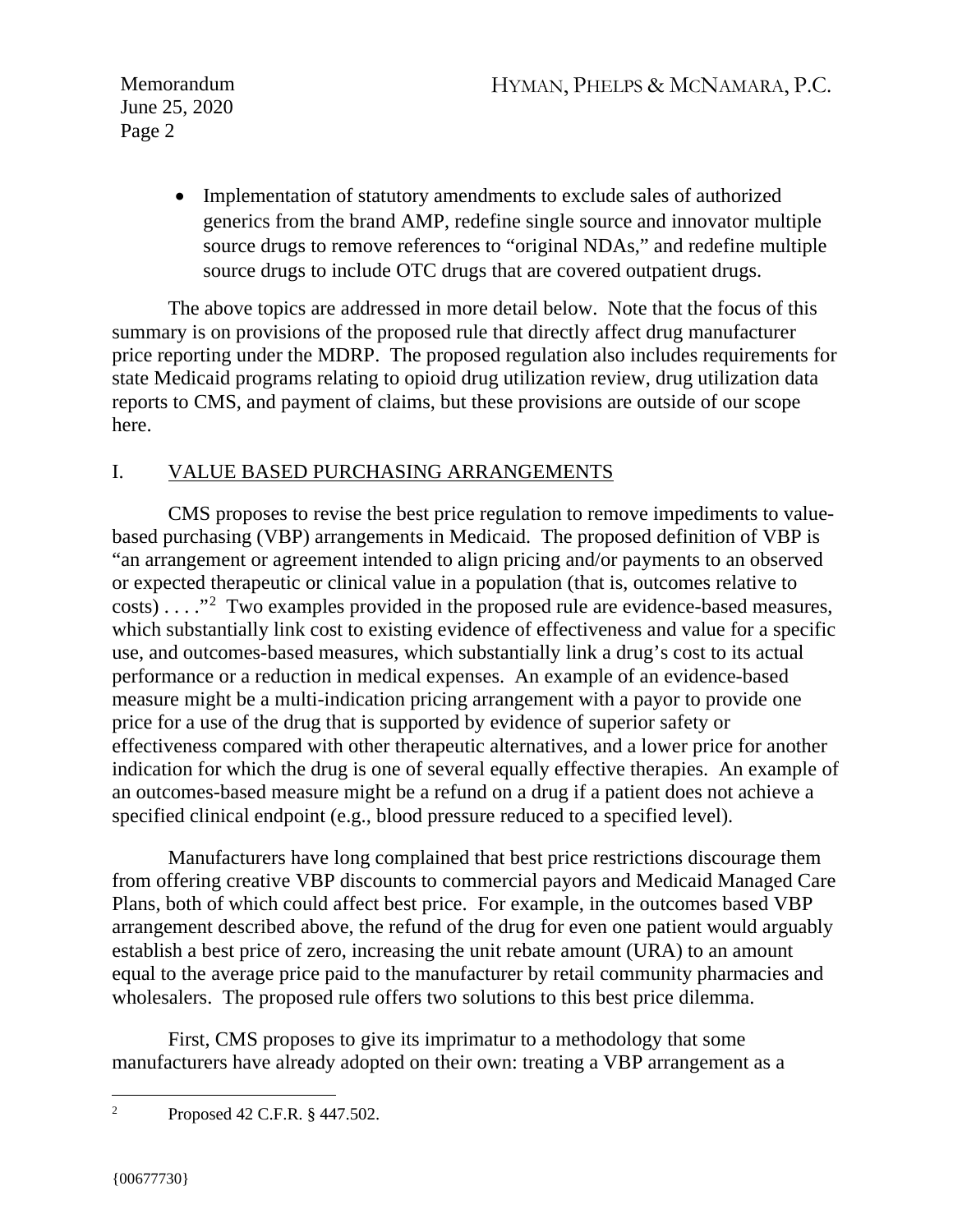bundled sale. Under CMS regulations, a bundled sale is, in essence, a sale in which a discount is conditioned on the purchase of the same drug or another product, or another performance requirement (e.g., placement on a formulary tier).<sup>[3](#page-2-0)</sup> While a VBP arrangement might fall within the current definition if it is conditioned on a minimum purchase volume or a formulary tier placement, CMS proposes to explicitly clarify that a VBP arrangement may qualify as a bundled sale if it contains a performance requirement.<sup>[4](#page-2-1)</sup> The advantage of a bundled sale is that the total discount is allocated among all of the items in the bundle in proportion to each item's undiscounted cost.[5](#page-2-2) Thus, a full refund on one unit of drug, instead of resulting in a zero best price, may be allocated among all the units sold under the bundled arrangement, reducing the cost of each one by a small amount. The preamble offers an example of an arrangement requiring the purchase of 1,000 units of a drug at \$200 per unit, with a \$100 refund for each patient who does not meet the clinical outcome measure. If one patient failed to meet the outcome measure, the \$100 discount would be allocated across all 1,000 units, resulting in a 10 cent price reduction for each unit – a reduction that is unlikely to set a best price.<sup>[6](#page-2-3)</sup>

CMS's second proposed solution to the VBP best price dilemma is innovative but narrow in utility and difficult to administer. CMS proposes to permit manufacturers to report multiple best prices for a single dosage form and strength of a drug. For example, one best price could reflect the price under a VBP agreement and another could reflect the price under a non-VBP purchase agreement. This would necessarily result in two different URAs. CMS explains that one URA would apply to units dispensed to a Medicaid beneficiary under a VBP arrangement where the patient qualified for the VBP discount. The other URA would apply to units dispensed to all other Medicaid beneficiaries.[7](#page-2-4)

This second proposal has limitations. First, it presumes that a manufacturer offers the VBP arrangement to a state Medicaid fee-for-service program or a Medicaid Managed Care plan sponsor, which is what CMS is trying to encourage. A VBP arrangement offered to commercial payors but not Medicaid might generate multiple best

- <span id="page-2-1"></span><sup>4</sup> Proposed 42 C.F.R. § 447.502.
- <span id="page-2-2"></span><sup>5</sup> *See* 42 C.F.R. § 447.502.
- <span id="page-2-3"></span><sup>6</sup> *See* 85 Fed. Reg. at 37292.
- <span id="page-2-4"></span><sup>7</sup> *Id.* at 37293.

<span id="page-2-0"></span><sup>3</sup> 42 C.F.R. § 447.502.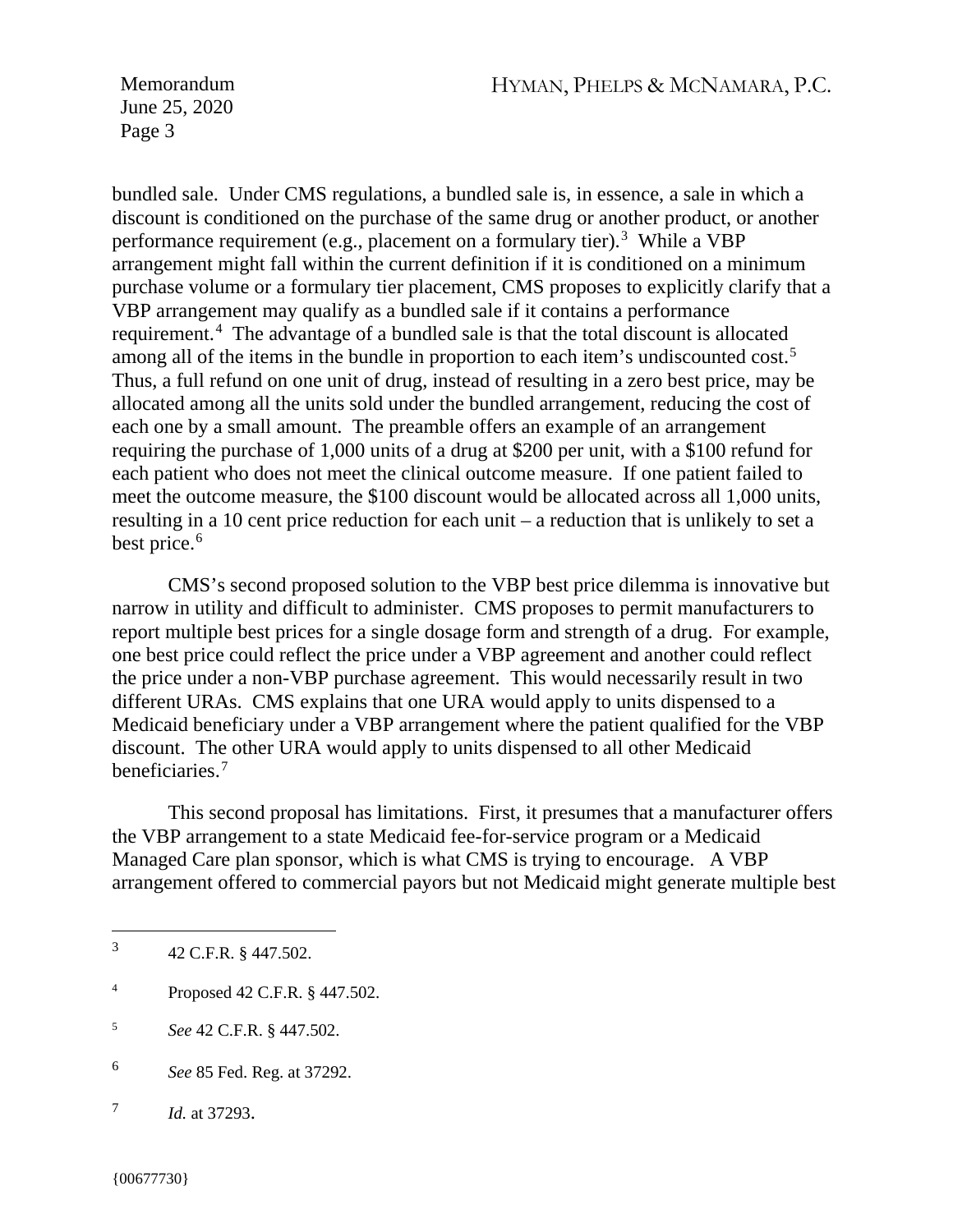prices, but which of them would apply to Medicaid-reimbursed units? Presumably the lower one, which would provide no relief to the manufacturer. Second, in order for the scheme to work, state Medicaid programs and Medicaid Managed Care plan sponsors would have to develop systems to track health outcomes, to distinguish units subject to one best price from units subject to another (since each would have a different URA), and to reflect these differences in their invoices and utilization reports to manufacturers and CMS. CMS seeks comments on the procedures that would be needed by states and manufacturers to implement this proposal.

To avoid discouraging VBP arrangements that involve evidence based or outcomes based measures that are measured in periods greater than three years, or installment payments over such longer periods, CMS proposes to permit manufacturers to restate AMP and best price beyond the otherwise applicable three-year limit if a VBP outcome must be measured outside of that period.<sup>[8](#page-3-0)</sup> The proposed regulation would also provide for states to submit state plan amendments to establish VBP supplemental rebate programs, under which the state could enter into VBP agreements with manufacturers. States with such programs would have to submit annual reports to CMS, including data on administrative costs and total savings.<sup>[9](#page-3-1)</sup>

## II. ALTERNATIVE REBATE FOR LINE EXTENSIONS

The alternative rebate for line extensions was enacted as part of the Affordable Care Act. The alternative rebate applies to "a [line extension](https://www.law.cornell.edu/definitions/uscode.php?width=840&height=800&iframe=true&def_id=42-USC-1903587565-930521189&term_occur=999&term_src=) of a [single source drug or an](https://www.law.cornell.edu/definitions/uscode.php?width=840&height=800&iframe=true&def_id=42-USC-1274935208-930521190&term_occur=999&term_src=)  [innovator multiple source drug](https://www.law.cornell.edu/definitions/uscode.php?width=840&height=800&iframe=true&def_id=42-USC-1274935208-930521190&term_occur=999&term_src=) that is an oral solid dosage form."[10](#page-3-2)The statute defines a line extension as "a new formulation of the drug, such as an extended release formulation, but does not include an abuse-deterrent formulation of the drug (as determined by the Secretary), regardless of whether such abuse-deterrent formulation is an extended release formulation."[11](#page-3-3) While CMS has promulgated regulations regarding the calculation of the alternative rebate, CMS has not provided a regulatory definition of a line extension.[12](#page-3-4) Without a regulatory definition, CMS has directed manufacturers to

- <span id="page-3-2"></span><sup>10</sup> 42 U.S.C. § 1396r-8(c)(2)(C)(i).
- <span id="page-3-3"></span><sup>11</sup> *Id.* § 1396r-8(c)(2)(C).
- <span id="page-3-4"></span><sup>12</sup> CMS proposed a definition in 2012, which it did not finalize. CMS requested further comments on the topic.

<span id="page-3-0"></span><sup>&</sup>lt;sup>8</sup> Proposed 42 C.F.R.  $\frac{6}{9}$  447.510(b)(1)(vi).

<span id="page-3-1"></span><sup>9</sup> Proposed 42 C.F.R. § 447.518.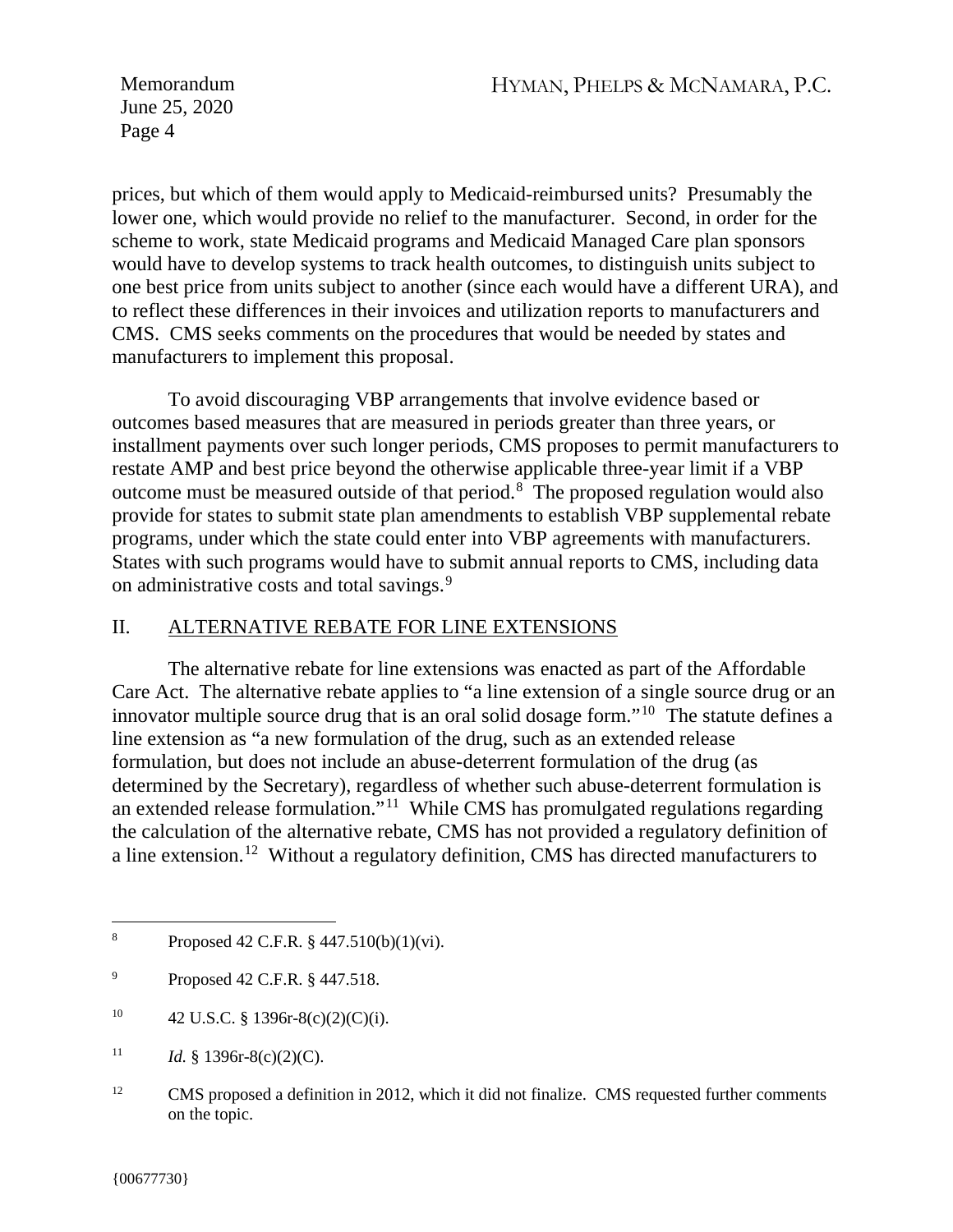rely on the statutory definition of line extension and use reasonable assumptions in determining whether a drug qualifies.

The proposed definition of a line extension is consistent with that of the statute.<sup>13</sup> The proposed definition of a new formulation, however, is extremely broad and would encompass a number of situations that would not be obvious based on the statutory language. CMS proposes to define a new formulation as "any change to the drug, provided that the new formulation contains at least one active ingredient in common with the initial brand name listed drug."<sup>[14](#page-4-1)</sup> The proposed definition includes the following examples of new formulations, but notes that the definition is not limited to that list:

- Changes in dosage form, strength, route of administration, ingredients, pharmacodynamics, or pharmacokinetic properties
- Changes in indication accompanied by marketing as a separately identifiable drug (for example, a new NDC number)
- Combination drugs, such as a drug that is a combination of two or more drugs or a combination of a drug and a device

In the preamble to the proposed rule, CMS noted that after several years of experience with manufacturers self-reporting line extensions, CMS has observed inconsistencies between the approach taken by different manufacturers and that manufacturers may have an incentive to be underinclusive in their identification of line extensions.[15](#page-4-2) To mitigate this, CMS stated that it was interpreting the term "new formulation" broadly to ensure that the statute "is fully implemented and the universe of line extensions is identified consistent with our understanding of Congressional intent" so that manufacturers do not circumvent rebate liability by avoiding the inflation-based alternative rebate.[16](#page-4-3)

As an initial matter, CMS stated in the preamble that interpreting the statutory text to require that both the initial brand name listed drug and the line extension be an oral solid dosage form would inappropriately limit the universe of line extension drugs. In coming to this conclusion, CMS stated that it believed that the statutory text could reasonably be interpreted to provide that only the initial brand name listed drug must be

<span id="page-4-3"></span><sup>16</sup> *Id*.

<span id="page-4-0"></span><sup>13</sup> Proposed 42 C.F.R. § 447.502.

<span id="page-4-1"></span> $14$  *Id.* 

<span id="page-4-2"></span><sup>15</sup> 85 Fed. Reg. at 37294.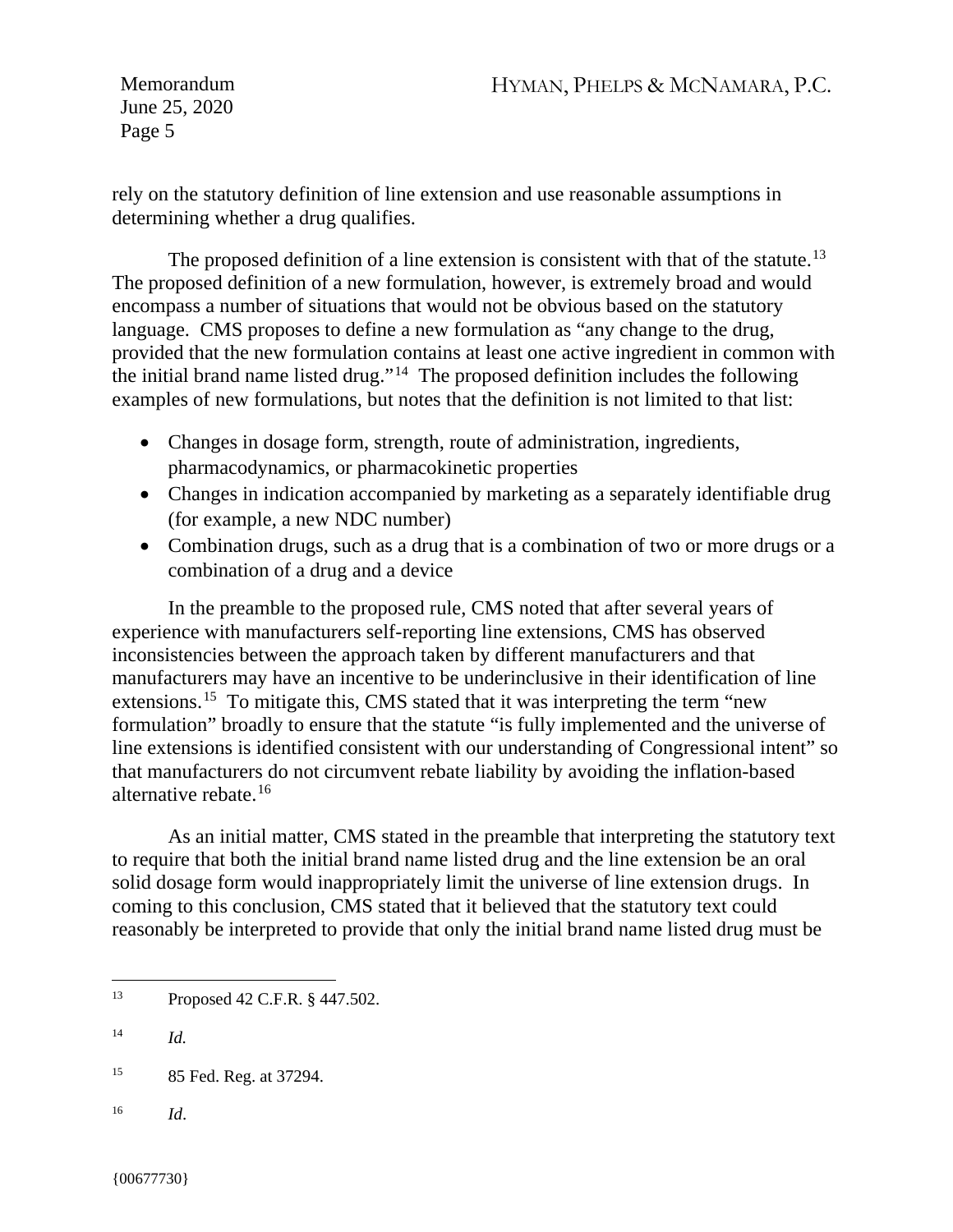an oral solid dosage form.[17](#page-5-0) Accordingly, CMS is proposing that new dosage forms and routes of administration – even non-oral ones – may be considered new formulations.<sup>[18](#page-5-1)</sup>

CMS is also proposing that a new strength be considered a new formulation, reversing its 2016 guidance.[19](#page-5-2) CMS acknowledges that the base AMP provision of the statute permits a manufacturer to establish a new base AMP for a new strength of a drug.[20](#page-5-3) That statutory provision reflects a Congressional intent that manufacturers should be able to introduce new strengths or dosage forms without penalty tied to the pricing of the predicate drug. In a statement startlingly contrary to this intent and to its former guidance, CMS explains that a new strength must be considered a line extension because otherwise, changing the strength "allows a manufacturer to establish a new base date AMP, thereby avoiding inflation based rebate liability."<sup>[21](#page-5-4)</sup> In other words, CMS proposes to interpret the line extension provision to prohibit manufacturers from doing precisely what the base AMP definition permits them to do – market a new strength without penalty tied to the existing strength's pricing. Moreover, CMS arrives at this questionable interpretation despite acknowledging that "the line extension provision does not expressly contemplate that a new strength is a line extension."[22](#page-5-5)

With regard to a new indication, CMS is proposing that a drug that is approved with a new indication only be considered a new formulation if it is a separately identifiable drug product (for example, with a new NDC number) from the already approved drug.<sup>23</sup> CMS determined that it is not feasible for a drug to be identified as a line extension if it is not separately identifiable from the originally approved drug product. CMS is requesting comments on this proposal.

With regard to combination drugs, CMS is proposing that combinations of two or more drugs or drugs and devices be considered new formulations when the new drug contains at least one active ingredient in common with the initial brand name listed

- <span id="page-5-2"></span><sup>19</sup> 81 Fed. Reg. 5170, 5267 (Feb. 1, 2016).
- <span id="page-5-3"></span><sup>20</sup> 85 Fed. Reg. at 37295-96; 42 U.S.C. § 1396r-8(c)(2) (base AMP is calculated for a particular "dosage form and strength").
- <span id="page-5-4"></span><sup>21</sup> 85 Fed. Reg. at 37295-96.

<span id="page-5-5"></span><sup>22</sup> *Id.* at 37295.

<span id="page-5-6"></span><sup>23</sup> Proposed 42 C.F.R. § 447.502.

<span id="page-5-0"></span><sup>17</sup> *Id.* at 37295-96.

<span id="page-5-1"></span><sup>18</sup> Proposed 42 C.F.R. § 447.502.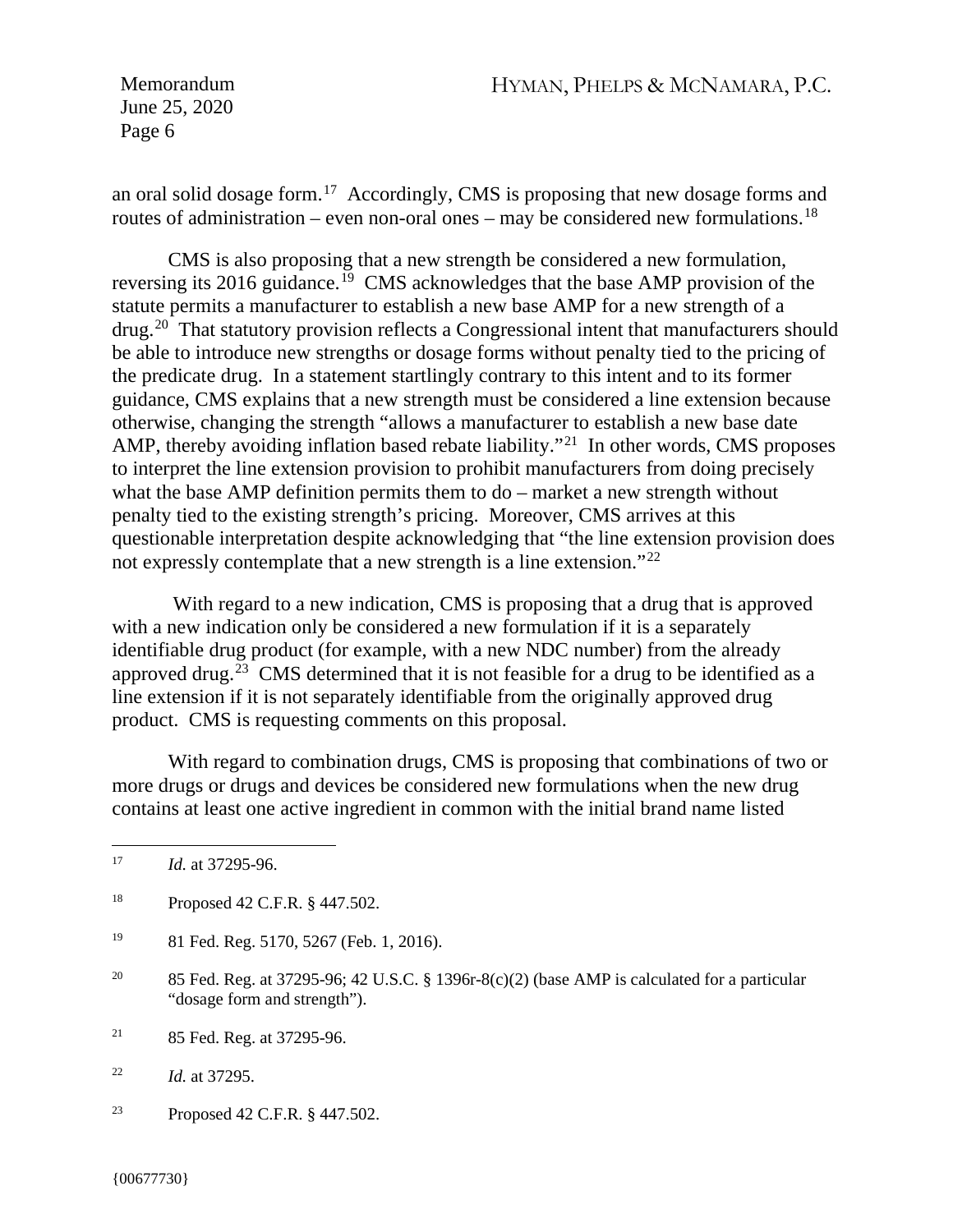drug.[24](#page-6-0) CMS stated in the preamble that the statutory definition does not expressly exclude this interpretation.<sup>[25](#page-6-1)</sup> CMS noted that previous concerns with identifying combination products as line extensions focused on the problem of sharing proprietary information among competitors, but that problem is resolved because the alternative rebate only applies when the manufacturer of the line extension drug also manufactures the initial brand name listed drug or has a corporate relationship with the manufacturer of the initial brand name listed drug.[26](#page-6-2) CMS also clarified that it believes it has the "discretion and authority to include a broad range of drugs as a line extension," including the following situations:

- Where the initial brand name listed drug is a combination of a previously approved drug and a new molecular entity, subsequent approval of the new molecular entity alone would result in the new molecular entity being a new formulation.
- Where the initial brand name listed drug is a single entity, subsequent approval of the previously approved drug with a new molecular entity would result in the combination being a new formulation.
- Where the initial brand name listed drugs are two previously approved drugs, subsequent approval of the combination of the two previously approved drugs would result in the combination being a new formulation.
- Where the initial brand name listed drug is a previously approved drug, subsequent combination with a non-drug product such as a dietary supplement or a device would result in the combination being a new formulation.

CMS's proposal would raise obvious apples-to-oranges problems in calculating of the alternative URA for such line extensions, which includes an additional rebate penalty based on the ratio of the additional rebate to the AMP of the predicate drug. Where a line extension is a combination of two previously approved drugs, which one's AMP and additional rebate should be used to calculate the alternative URA? If both, how is the calculation to be done? Where a line extension is a combination of a previously approved drug and a new molecular entity, dietary supplement, or device, why would the approved drug's AMP and additional rebate be a suitable measure for an additional rebate penalty for the line extension? The same question arises if the predicate drug was a

<span id="page-6-0"></span><sup>24</sup> Proposed 42 C.F.R. § 447.502.

<span id="page-6-1"></span><sup>25</sup> 85 Fed. Reg. at 37295.

<span id="page-6-2"></span><sup>26</sup> *Id.;* 42 C.F.R. § 447.509(a)(4)(iii).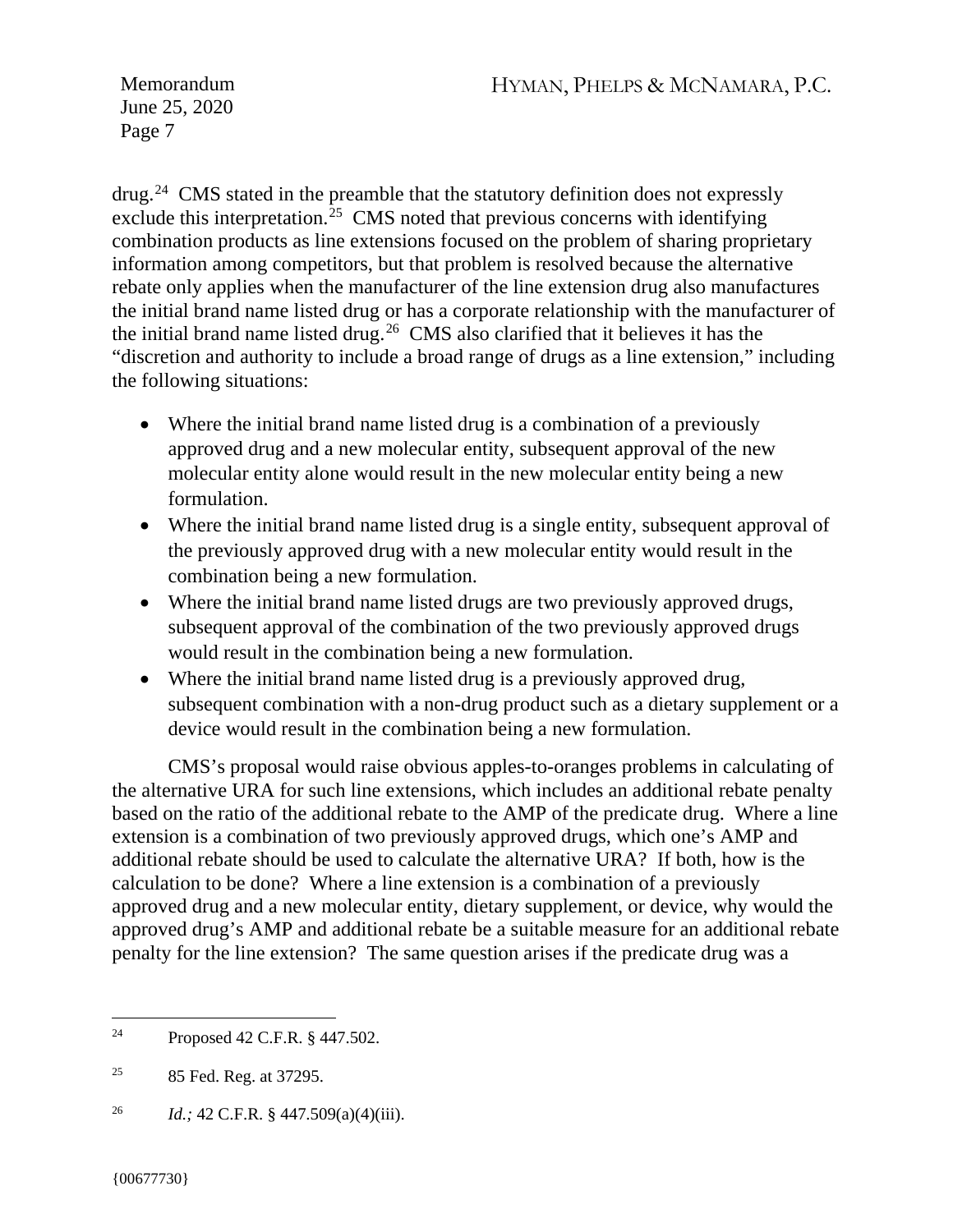combination drug and the line extension is one of the components. These questions have not been addressed by CMS, but should be raised in comments.

CMS is also proposing a new definition of oral solid dosage form: "an orally administered dosage form that is not a liquid or gas at the time the drug enters the oral cavity."[27](#page-7-0) CMS clarified in the preamble that this would include, but not be limited to, a tablet or film administered sublingually and a drug that is orally inhaled.<sup>[28](#page-7-1)</sup> CMS stated that it is making this change because there has been some confusion and inconsistency among manufacturers in how they were interpreting the term, with some apparently believing that the drug must be swallowed or otherwise enter the gastrointestinal tract.<sup>29</sup>

In short, from a statutory provision whose sole example of a line extension is an extended release formulation, CMS has fabricated an extraordinarily wide net that captures virtually every change that can be made to a drug. Whereas Congress intended the line extension provision to discourage manufacturers from making minor changes in an oral drug to evade rebate liability, CMS has interpreted the provision in an excessively blunt manner that threatens to discourage innovative changes to drug products.

## III. OTHER BEST PRICE ISSUES

## A. Patient Assistance Exclusions Narrowed

Best Price and AMP currently exclude patient savings programs in the form of manufacturer discount cards, coupons, copayment assistance, patient rebates, and freeproduct vouchers (collectively, "patient savings programs"), provided that the full value of the benefit provided is received by the consumer.<sup>30</sup> Historically, manufacturers have reasonably assumed that their programs providing a certain dollar amount of savings to the patient at the point of sale (or rebates sent to the patient afterward) necessarily meet the requirement that the program benefits are provided entirely to the patient. The proposed rule would throw a wrench into that assumption.

In recent years, PBMs, commercial payors, and Medicare Part D plan sponsors have implemented so-called "accumulator programs" to discourage manufacturer copay assistance programs. Payors complain that these programs defeat the payor's formulary

<span id="page-7-2"></span><sup>29</sup> *Id.*

<span id="page-7-0"></span><sup>27</sup> Proposed 42 C.F.R. § 447.502.

<span id="page-7-1"></span><sup>28</sup> 85 Fed. Reg. at 37296.

<span id="page-7-3"></span><sup>&</sup>lt;sup>30</sup> 42 C.F.R. §§ 447.504(c)(25) through (29) and 447.505(c)(8) through (12).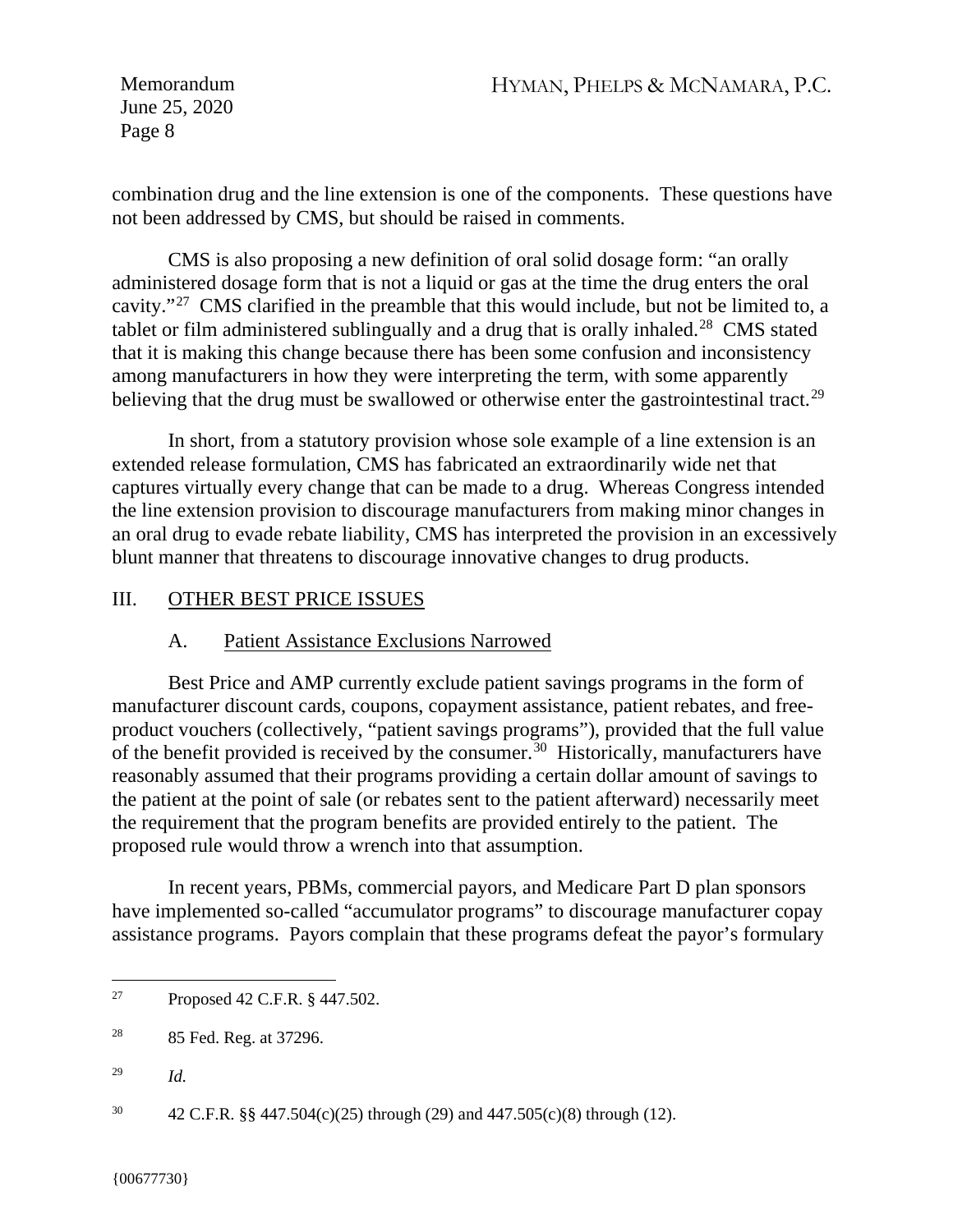by causing patients to use more expensive non-preferred drugs instead of lower cost preferred or generic drugs. Under an accumulator program, manufacturer subsidies for patient copays and deductibles are not counted toward the patient's deductible or out-ofpocket limits. CMS recently issued a final rule expressly permitting Affordable Care Act exchange plans and individual and group health plans to implement accumulator programs.[31](#page-8-0) 

In the new proposed rule, CMS has taken the view that, where a plan has a copay accumulator, a manufacturer patient copay assistance program does not benefit the patient, who still has to pay the same amount out of pocket to meet his/her deductibles and out-of-pocket limits. Instead, it benefits the plan, which gets to delay payment for drugs until the patient works his/her way through the deductible or out-of-pocket maximum without the help of the manufacturer subsidy. From this, CMS concludes that a manufacturer cannot reasonably assume that its copay subsidy program meets the best price exclusions' requirement that the patient must receive the full benefit of the patient savings program.<sup>32</sup> CMS's proposed solution is to permit a manufacturer patient savings subsidy to be excluded from best price (and AMP) only "to the extent that the manufacturer *ensures* that" the full value of the benefit is received by the patient.<sup>33</sup> In other words, a manufacturer may no longer reasonably assume that the benefit is received by the patient, but now must "ensure" it.

As to how manufacturers are supposed to "ensure" that the benefit is received by the patient, CMS states casually and without explanation that it "believe[s] that manufacturers have the ability to establish coverage criteria around their manufacturer assistance programs to ensure that the benefit goes exclusively to the consumer or patient."[34](#page-8-3) If CMS contemplates that a manufacturer exclude patients whose plans have accumulator programs from eligibility, this would require the manufacturer to find out whether a particular patient's plan has an accumulator program, which typically is not publicly available information and may not be known to the patient. If CMS contemplates other ways for manufacturers to "ensure" that a patient receive the full benefit of copay assistance, CMS does not explain what these ways might be. Obviously, manufacturers are not in a position to prohibit a plan from applying a copay accumulator to a particular patient. In practice, CMS's proposed changes to these exclusions will make them unusable, so that subsidies under patient savings programs will have to be

<span id="page-8-0"></span><sup>31</sup> *See* 45 C.F.R. § 156.130(h), 85 Fed. Reg. 29164, 29261 (May 14, 2020).

<span id="page-8-1"></span><sup>32</sup> 85 Fed. Reg. at 37298-99.

<span id="page-8-2"></span><sup>33</sup> Proposed 42 C.F.R. § 447.505(c)(8)-(12) (emphasis added).

<span id="page-8-3"></span><sup>34</sup> 85 Fed. Reg. at 37299.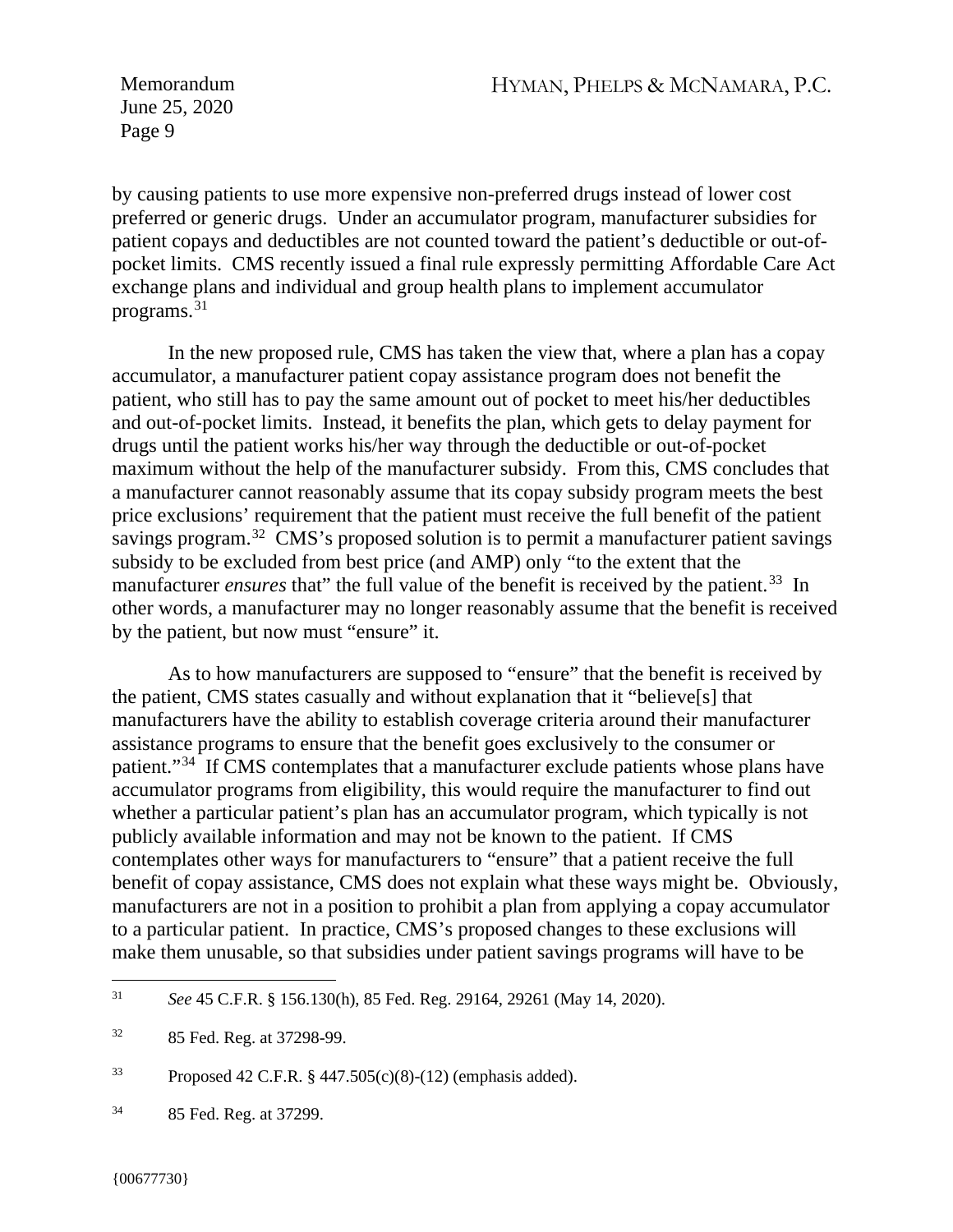taken into account in best price. CMS welcomes comments on this proposal, and we encourage drug manufacturers to oblige.

> B. AMP/Best Price Treatment of Supplemental Rebates to Medicaid Managed Care

Under the Medicaid Rebate statute, states are permitted to enter into separate supplemental drug rebate agreements with manufacturers, subject to CMS approval of a state plan amendment.<sup>35</sup> Such agreements often offer manufacturers eligibility for placement of their drugs on the state's preferred drug list in exchange for the supplemental rebates. Supplemental rebate agreements may require rebates to be paid, not only on Medicaid fee-for-service utilization, but also units dispensed to Medicaid Managed Care Organization (MMCO) enrollees. With regard to the latter, some states directly collect supplement rebates for units dispensed to MMCO enrollees, while others require MMCOs to collect and share the rebates with the state Medicaid agency. Still other states permit MMCOs to negotiate their own rebates with manufacturers outside of any CMS-authorized supplemental rebate agreements, which allows the MMCO to keep the savings generated by the supplemental rebates.

Under current CMS regulations, rebates paid under "CMS-authorized State supplemental rebate agreements" are excluded from both AMP and best price.<sup>[36](#page-9-1)</sup> However, CMS explains that some manufacturers have mistakenly assumed that all rebates paid to MMCOs are rebates paid under CMS-authorized agreements. To clarify this point, CMS is proposing a new definition of a "CMS-authorized supplemental rebate agreement," which would specify that such agreements must be approved by CMS through a state plan amendment, and the revenues therefrom must be passed through to the state.[37](#page-9-2) Accordingly, rebates paid to MMCOs that are not under a CMS-authorized supplemental rebate agreement may not be excluded from AMP or best price.

## IV. IMPLEMENTATION OF OTHER STATUTORY CHANGES

## A. Exclusion of Authorized Generic Sales From Brand AMP

In Section 1603 of Continuing Appropriations Act, 2020, and the Health Extenders Act of 2019,<sup>[38](#page-9-3)</sup> Congress revised the AMP definition so that the AMP of a

<span id="page-9-3"></span><sup>38</sup> Pub. L. 116-59 (Sept. 27, 2019).

<span id="page-9-0"></span><sup>&</sup>lt;sup>35</sup> 42 U.S.C. § 1396r–8(a)(1).

<span id="page-9-1"></span><sup>&</sup>lt;sup>36</sup> 42 C.F.R. §§ 447.504(c)(19) and (e)(9) (AMP) and 447.505(c)(7) (best price).

<span id="page-9-2"></span><sup>37</sup> Proposed 42 C.F.R. § 447.502.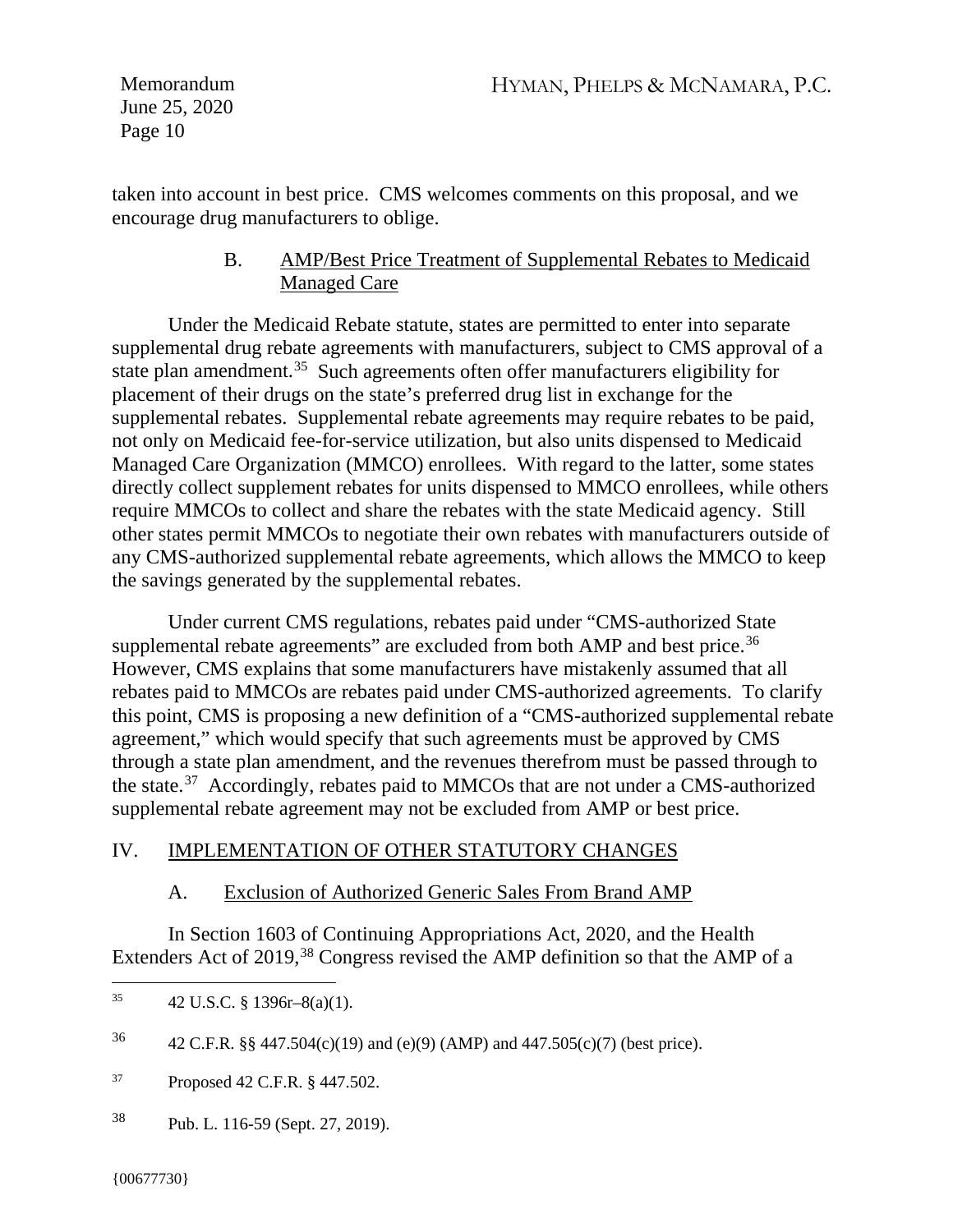brand drug that has an authorized generic excludes sales of the authorized generic. This change became effective for rebate periods beginning October 1, 2019.[39](#page-10-0) CMS issued guidance to implement these amendments in Manufacturer Releases 111 (Oct. 17, 2019) and 112 (May 18, 2020). In the latter Release, CMS clarified that the exclusion from AMP not only applies to sales of an authorized generic by the NDA holder to an unaffiliated entity, but also applies where the same company or two corporate affiliates market both the brand version and the authorized generic.

CMS now proposes to revise its regulations consistent with the statutory amendments. Among other things, CMS proposes to revise its authorized generic regulation to state that the primary manufacturer (i.e., NDA holder) must exclude from its calculation of the brand AMP any sales of authorized generic drugs to wholesalers for drugs distributed to retail community pharmacies. Instead, the brand drug will have an AMP exclusive of any authorized generic sale, and the authorized generic will have its own separate AMP. The preamble also reiterates the guidance in Release 112 – that the exclusion of authorized generic sales from the brand AMP applies even when the brand and the authorized generic are marketed by the same company or by two corporate affiliates.[40](#page-10-1) As CMS explains, this change will likely result in higher AMPs and increased rebates for the brand drugs.

Manufacturers that have been including authorized generic sales in the AMP of the brand version are expected to revise their AMP calculations for rebate periods beginning with 4Q 2019, but will have a 12 quarter window (i.e., until January 30, 2023) in which to restate their prior period AMPs.

B. Revising the Definitions of Single Source, Innovator Multiple Source, and Multiple Source Drugs

Until April 2019, single source drugs and innovator multiple source drugs, which are subject to a substantially higher per-unit rebate than non-innovator drugs, were defined in the statute as drugs approved under an "original new drug application." This undefined term generated confusion until February 2016, when CMS issued a regulation defining an "original new drug application" as simply an approved NDA, "unless CMS determines that a narrow exception applies."<sup>41</sup> In the preamble to the 2016 rule, CMS

<span id="page-10-2"></span><sup>41</sup> 42 C.F.R. § 447.502.

<span id="page-10-0"></span><sup>39</sup> *See* our blog post on this subject at [http://www.fdalawblog.net/2019/10/continuing](http://www.fdalawblog.net/2019/10/continuing-appropriations-act-changes-treatment-of-authorized-generics-in-medicaid-rebate-average-manufacturer-price/)[appropriations-act-changes-treatment-of-authorized-generics-in-medicaid-rebate-average](http://www.fdalawblog.net/2019/10/continuing-appropriations-act-changes-treatment-of-authorized-generics-in-medicaid-rebate-average-manufacturer-price/)[manufacturer-price/](http://www.fdalawblog.net/2019/10/continuing-appropriations-act-changes-treatment-of-authorized-generics-in-medicaid-rebate-average-manufacturer-price/) .

<span id="page-10-1"></span><sup>40</sup> 85 Fed. Reg. at 37300.